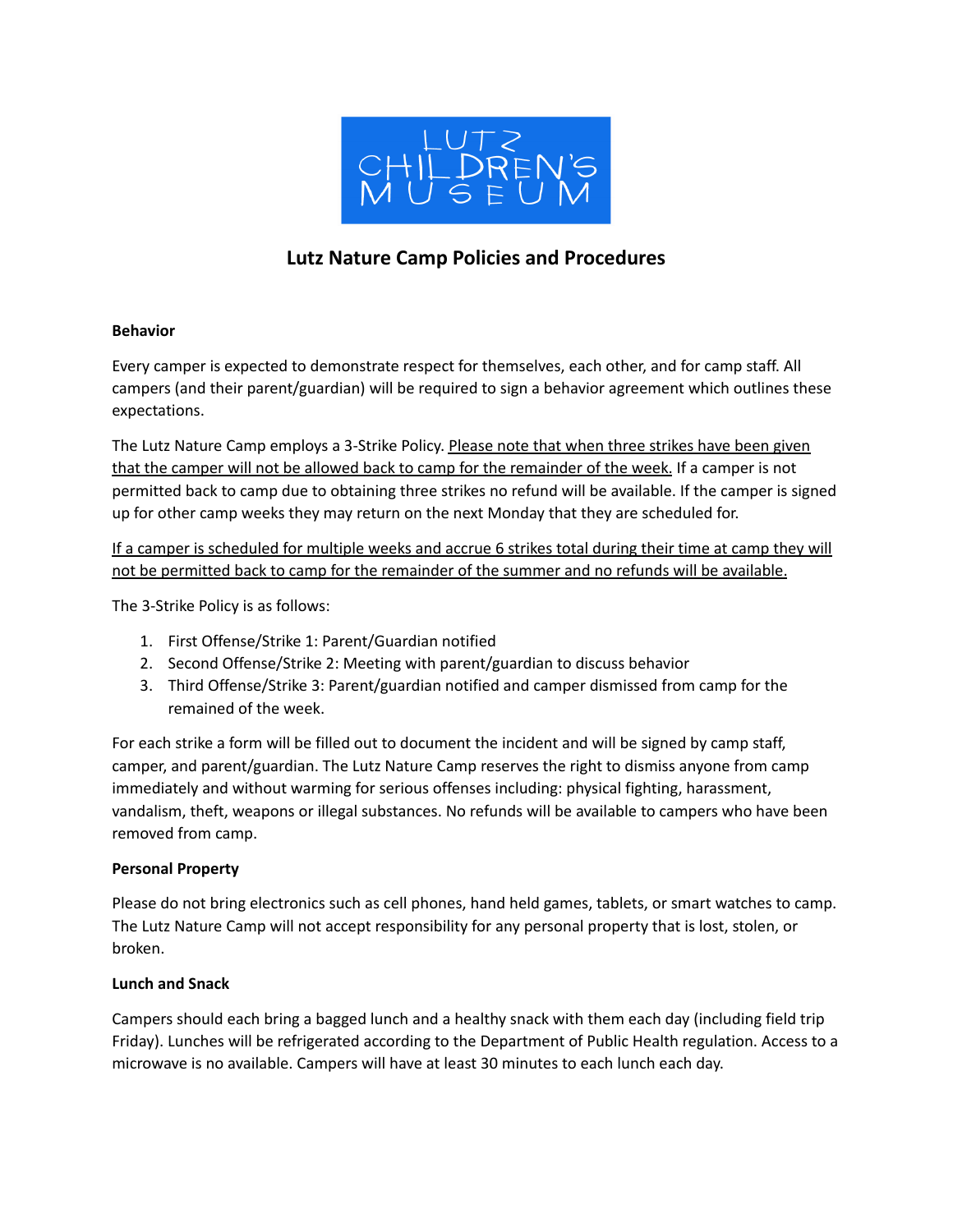Please do not send drinks in glass bottles. We ask that each camper brings a refillable and reusable water bottle to camp each day. We will be very active and staying hydrated is critical.

#### **What to Wear**

Campers should dress comfortably in clothes appropriate for the outdoors and the weather each day. Keep in mind that we will be very active and clothes may get dirty/wet. A swim suit, towel, and water shoes will be needed each Wednesday for our visit to Globe Hollow Pool.

It is recommended that campers have two pairs of shoes at camp each day. One pair should be a closed shoe usable for hiking and one pair of open toe shoe to wear while spending time in the nature center.

#### **Inclement Weather**

The Lutz Nature Camp may open late, close early, or remain closed a full day in the event of severe weather. Decisions will be made based on the safety of our campers and staff. Parents or guardians are encouraged to contact staff with any questions about weather related schedule changes. There will be no refunds for weather related cancellations.

#### **Registration and Payment**

Registration can be made for one week or multiple weeks. Space is limited and available on a first come first serve basis. We do not offer discounts for multiple children or weeks. Your space is secured when we receive payment. A very limited number of scholarships may be available to Manchester residents. Contact your school principal for details.

Refunds are available when a written request to withdraw is received one month or more before the first day of camp.

# **Camper Drop-Off and Pick-Up**

Campers should be dropped off at the Oak Grove Nature Center no earlier than 8:30am and no later than 9:00am. The camp program begins promptly at 9:00am. Pick up is at 3:00pm on Monday through Thursday. Pick up is at 5:00pm on Fridays. Photo identification is required to verify the person authorized to pick up. A penalty of \$1 per minute may apply to late pickups. State or local authorities will be notified after one hour if we have no heard from a parent or guardian.

# **Camper Medication**

Parents and guardians should hand any necessary medication to a staff member. Medication must be in its original container with the physician's original label along with the child's name and medication expiration date. All medications (except for those classified as emergency medications such as certain inhalers and epi-pens) will be kept in a locked box until the time the camper must take the medicine. The locked box will be kept in accordance with state regulation.

In order to leave your child's medication with us you must have completed the Authorization for the Administration of Medication from you received at the time of registration. State law requires that in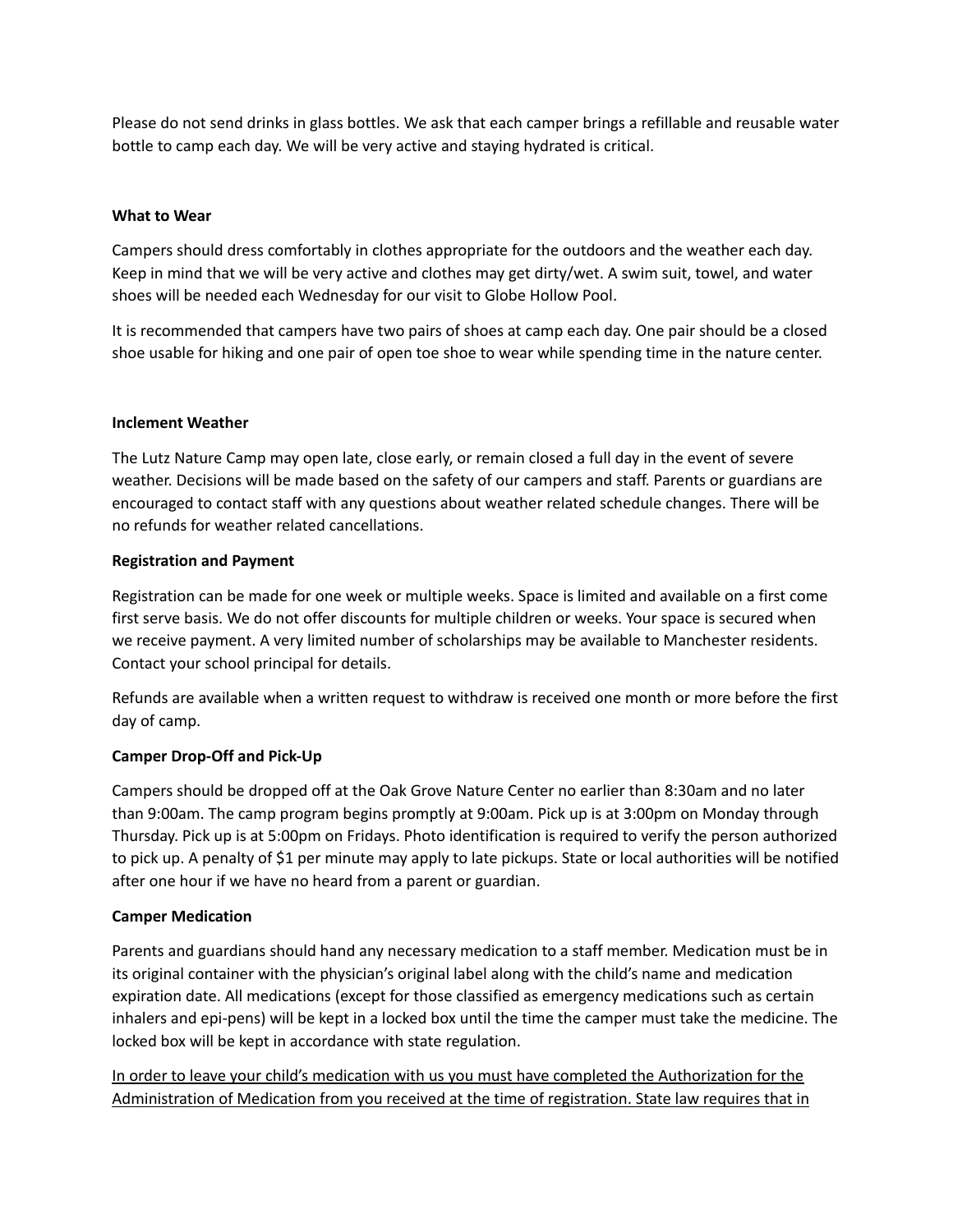order for any child to take medication while attending camp this form must be signed and completed by the physician and parent/guardian. All campers must be able to self-administer any medication that needs to be taken during the camp day.

Children and self-administer medication only if their physician has noted this on the Authorization for the Administration of Medication Form. This includes epi-pen, insulin, and inhalers. However, camp staff is trained to administer certain medication in an emergency. Parents should make sure they pick up their child's medication at the end of each day. Any medications left behind will be destroyed one week past the camper's last day.

## **Neglect and Abuse Policy**

The Lutz Nature Camp and its staff are mandated reporters. We are required by law to report any suspicion of abuse or neglect to the Department of Children and Families (DCF).

## **Contact Information**

Museum Camp Director: Patricia Buxton Camp Alternate Director: Francesca DePalma Museum Main Line: 860-643-0949 Camp Cell Phone: 203-608-4611 (to reach Francesca)

With any questions reach out to Francesca DePalma ([FDePalma@LutzMuseum.org\)](mailto:FDePalma@LutzMuseum.org) or Patricia Buxton [\(PBuxton@LutzMuseum.org\)](mailto:PBuxton@LutzMuseum.org)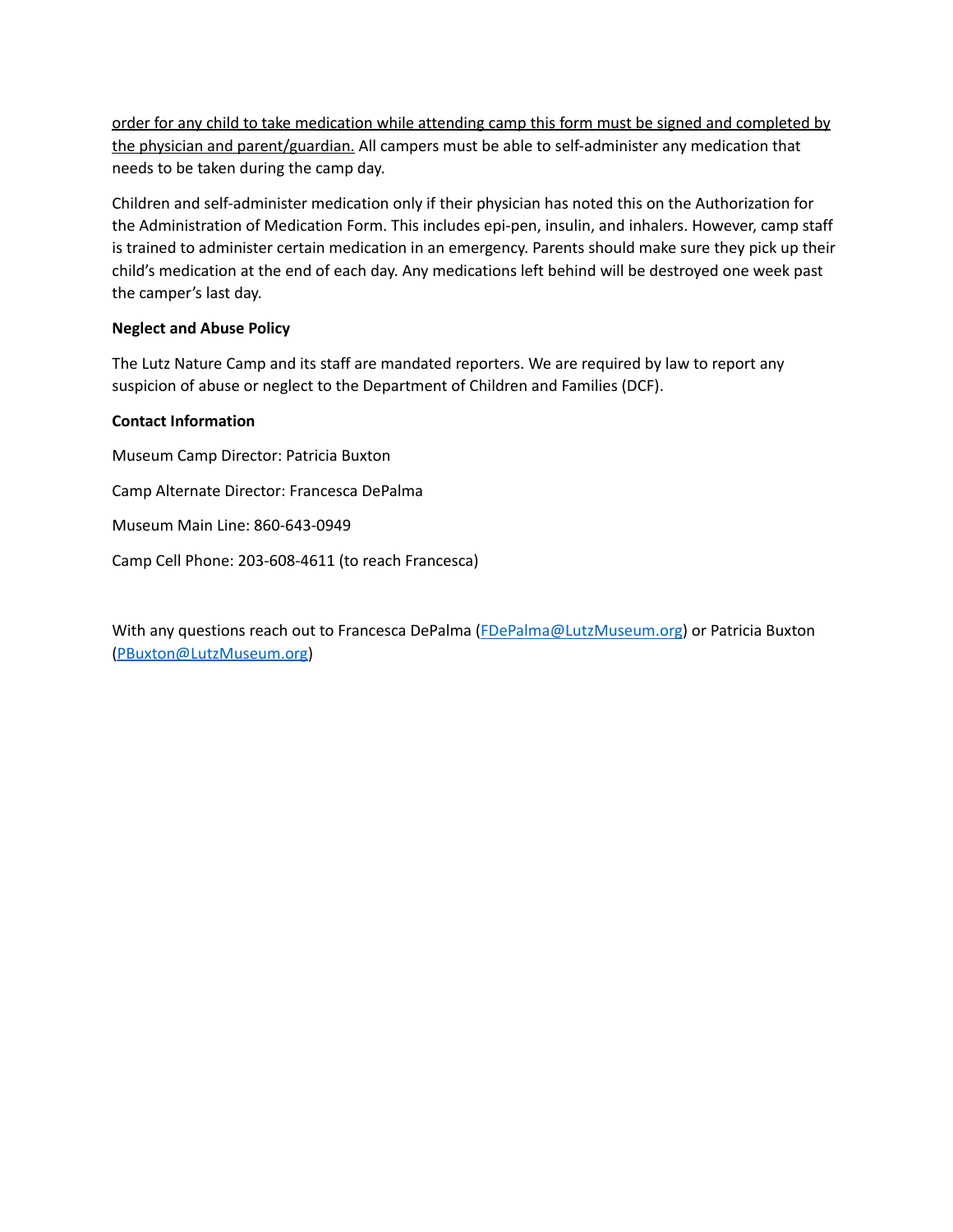Please sign to confirm that you have read through and agree to the Lutz Nature Camp Policies and Procedures:

| Printed Name of Camper(s): Name is a series of Camper (s):                                                                                                                                                                     |       |  |
|--------------------------------------------------------------------------------------------------------------------------------------------------------------------------------------------------------------------------------|-------|--|
| Printed Name of Parent/Guardian: Name of Parent Assembly and Assembly and Assembly and Assembly and Assembly and Assembly and Assembly and Assembly and Assembly and Assembly and Assembly and Assembly and Assembly and Assem |       |  |
| Signature Parent/Guardian:                                                                                                                                                                                                     | Date: |  |